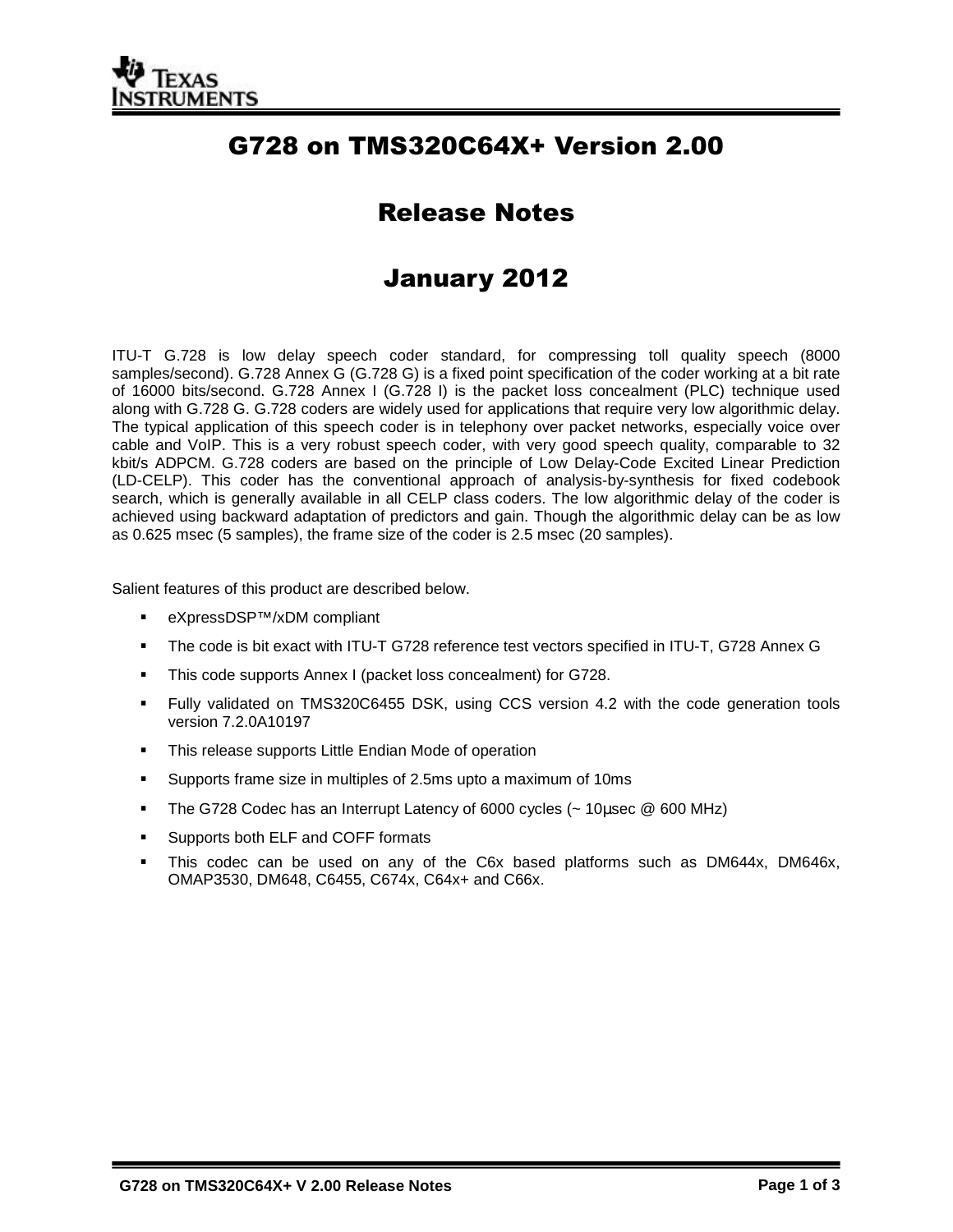

#### **TABLE OF CONTENTS**

| $2^{\circ}$    |  |
|----------------|--|
| 3 <sup>7</sup> |  |
| $\overline{4}$ |  |
| $5^{\circ}$    |  |
| $6\qquad$      |  |